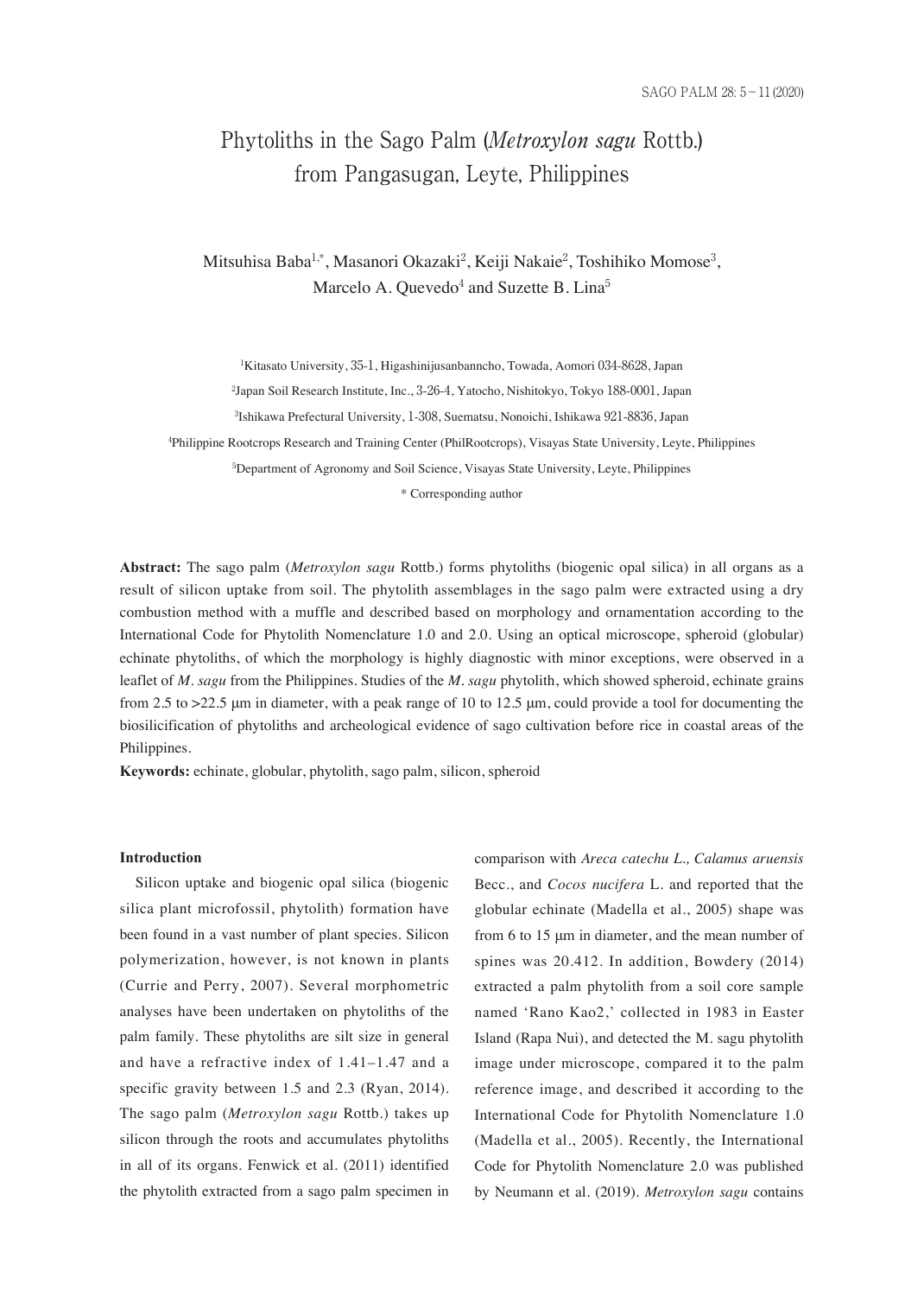globular echinate phytoliths (Madella et al., 2005) and spheroid echinate (Code: SPH\_ECH) (Neumann et al., 2019). However, there are no reports on *M. sagu* phytoliths in the sago palm growing area in the Philippines.

It is deduced that *Homo sapiens* migrated from Africa to Southeast Asia by 73,000 to 63,000 years ago, based on the finding of bones at Calao Cave in the Philippines (Mijares et al., 2010). According to the results of genome analysis by Lipton et al. (2018) and McColl et al. (2018), a group spread eastward from Africa and then divided into two groups: people heading north and people heading south. Furthermore, the group heading south was subdivided into three groups: the Papuan people, the Hoabinhian people, and the Onge people. The Hoabinhian people formed a technocomplex in Southeast Asia in the later huntergatherer period (Ji et al., 2015) and formed basic Southeast Asian people. Agricultural, Austroasiaticlanguage people came from northern regions and mixed with the Hoabinhian people. However, there were few genetic effects between the Hoabinhian and Austroasiatic-language people. The question is when and where hunter-gatherers encountered the sago palm in the sago growing area before the introduction of the rice plant. Phytoliths show stable and definitive distribution in soil horizons, as compared with pollen, which become a useful tool to elucidate the indistinct cultivation history of *M. sagu* in the Philippines, accompanied by carbon 14 dating.

In this study, we attempt to show the presence and size distribution of phytoliths in a *M. sagu* phytolith leaflet taken from Pangasugan, Leyte, Philippines.

#### **Materials and Methods**

# 1. *Metroxylon sagu* leaflet sample and phytolith extraction

Middle leaflet samples of the 6th and lower position leaves from the top were taken in 2016 from an experimental sago field (Inceptisols) in Pangasugan, Leyte, Philippines (Figs. 1 and 2), air-dried and then dried at 70 °C for 24 hours, and ignited at 500 °C for 4



**Fig 1.** Map of Leyte, Philippines



Fig 2. Leaflet samples collected from Pangasugan, Leyte, Philippnesin 2016

hours according to the result of Wu et al. (2012). They were washed with distilled water and collected via decantation. After extraction, phytolith assemblages were weighed for total dry weight, mounted on clean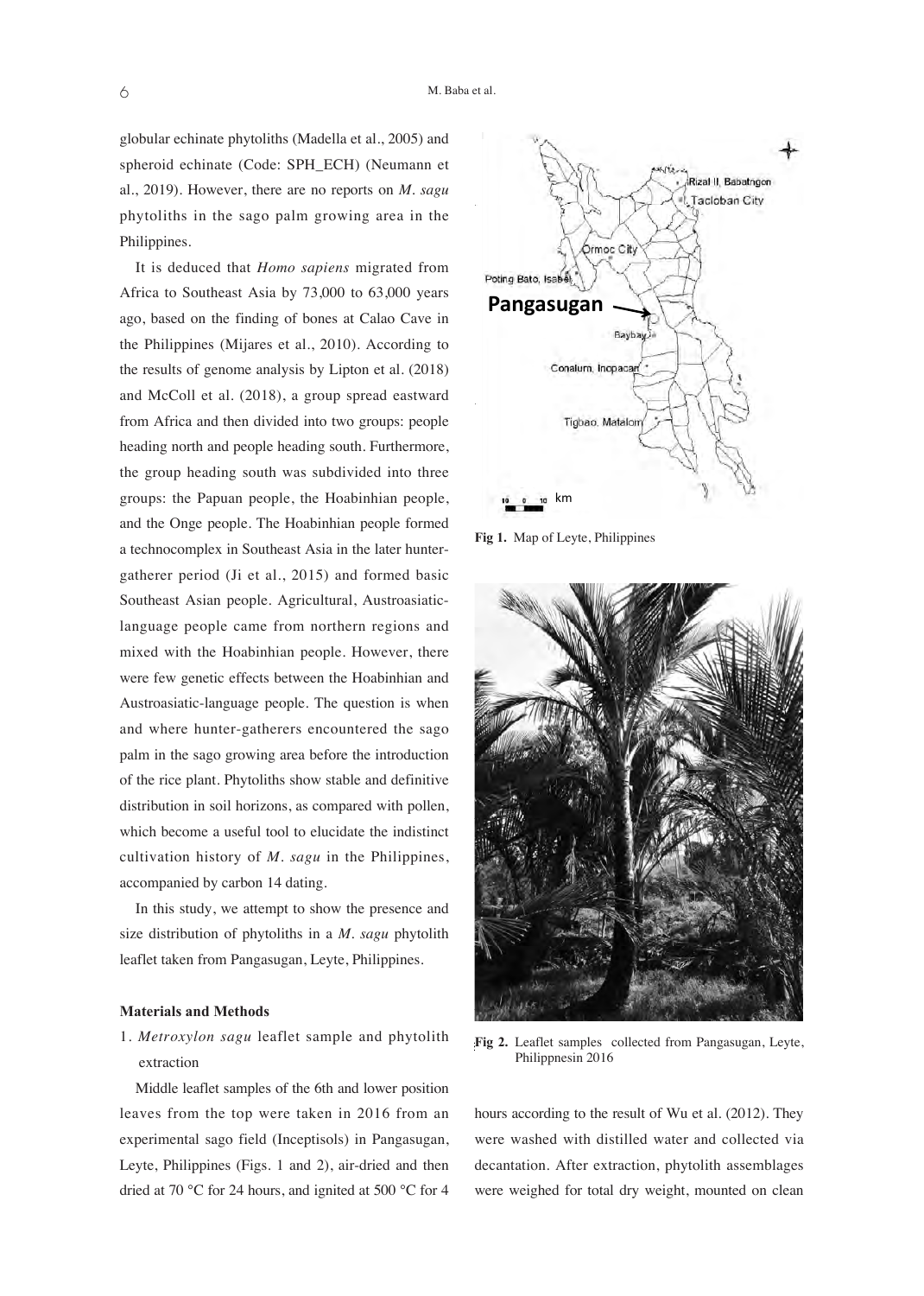28 x 48 mm glass slides with distilled water, and covered with a 22 x 24 mm cover slide to obtain the whole picture of the phytolith assemblage. Finally, phytolith samples after air-drying were mounted onto slides using a suitable permanent fixative (polystyrene) (Matsunami, MGK-S).

# 2. Phytolith identification

The phytoliths in *M. sagu* leaflet tissue and those released from the tissue were examined under transmitted light using a Meiji Tech MT-5000 light microscope at 400x magnification, and their photographs were taken using a Cannon EOS Kiss X5. The *M. sagu* phytoliths were clearly distinguishable, being globular (spheroid) and having spines (echinate) (Fenwick et al., 2011; Bowdery, 2014; Neumann et al., 2019). A scanning electron microscope (Hitachi Miniscope TM-1000) was also used for the identification of *M. sagu* phytoliths.

S

3. Quantitative variables of phytoliths

Quantitative measurement of the maximum diameter of phytoliths, measured from spine tip to spine tip, was performed using an eyepiece graticule with a 1.25 μm tolerance. One hundred fifty phytoliths were measured to obtain the mean diameter data. The total phytolith weight in oven-dried leaflet samples was determined. The analysis was performed in duplicate.

# **Results**

# 1. Phytoliths in incinerated leaflet tissue of *Metroxylon sagu*

The dry weight of incinerated *M. sagu* leaflet samples ranged from 11.8 to 13.8% of the oven-dried leaflet samples (Table 1). These incinerated leaflet samples contain characteristic and diagnostic palm family phytoliths (Fig. 3). A large number of globular (spheroid) echinate phytoliths, which were aligned to the inside of cells (Fig. 4) and along leaf veins (Fig. 5), while avoiding stomatal guard cells (Figs. 6–8).

11.8

| <b>Table 1.</b> Phytolith percentage in <i>Metroxylon sagu</i> leaflet |                                  |                                            |                         |
|------------------------------------------------------------------------|----------------------------------|--------------------------------------------|-------------------------|
| ample                                                                  | Dry weight of<br>leaflet $(A)$ g | Dry weight of incinerated<br>leaflet $(B)$ | $(B/A) \times 100$<br>% |
|                                                                        | 4.42                             | 0.61                                       | 13.8                    |
|                                                                        | 3.81                             | 0.52                                       | 13.7                    |

0.44



3.74

leaflet. **Fig 3.** Scanning electron microscope image of phytolith in

leaflet.

 $0 - 10$  um

**Fig 4.** Microscope image of phytoliths (almost less than 5 μm in diameter) in abaxial epidermal cells of leaflet. Arrowed lines indicate phytoliths.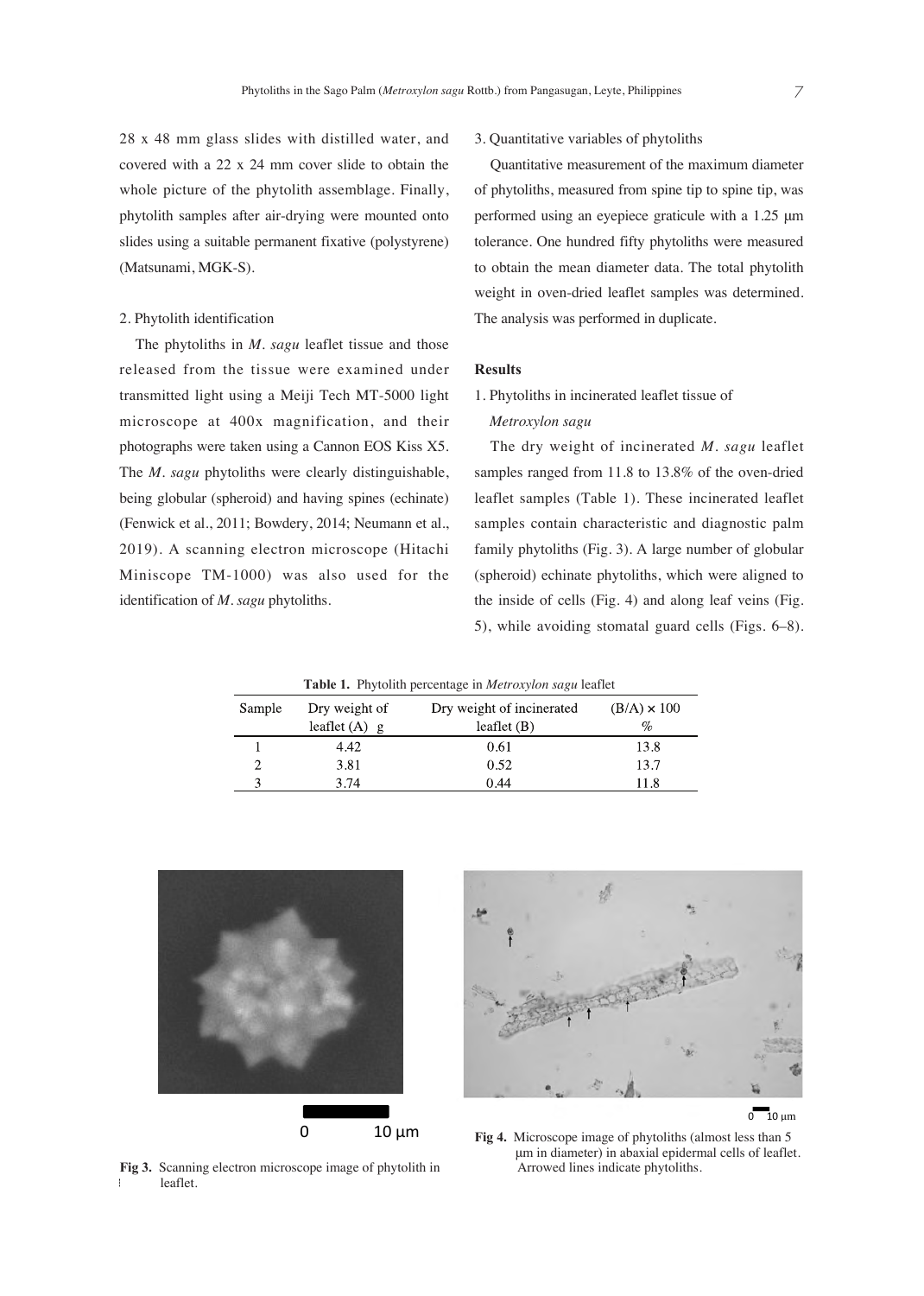

**Fig 5.** Microscope image of phytoliths (almost less than 5 μm in diameter) in abaxial epidermal cells of leaflet. Arrowed lines indicate phytoliths.





**Fig 8.** Microscope image of phytoliths (almost 5-10 μm in diameter) in abaxial epidermal cells of leaflet. Arrowed lines indicate phytoliths.



 $0 - 10 \mu m$ 

**Fig 6.** Microscope image of phytoliths (almost less than 5 μm in diameter) in abaxial epidermal cells ofleaflet. Arrowed lines indicate phytoliths.



 $0 - 10 \mu m$ 

**Fig 9.** Microscope image of phytoliths (less than 5 μm in diameter, extracted from leaflet) in Pangasugan, Leyte, Philippines Arrowed lines indicate phytoliths.



**Fig 7.** Microscope image of phytoliths (less than 5 μm and 5-10 μm in diameter) in abaxial cells of leaflet. Arrowed lines indicate phytoliths.



 $0 - 10 \mu m$ 

**Fig10.** Microscope image of phytoliths (5-10 μm in diameter, extracted from leaflet) in Pangasugan, Leyte, Philippines Arrowed lines indicate phytoliths.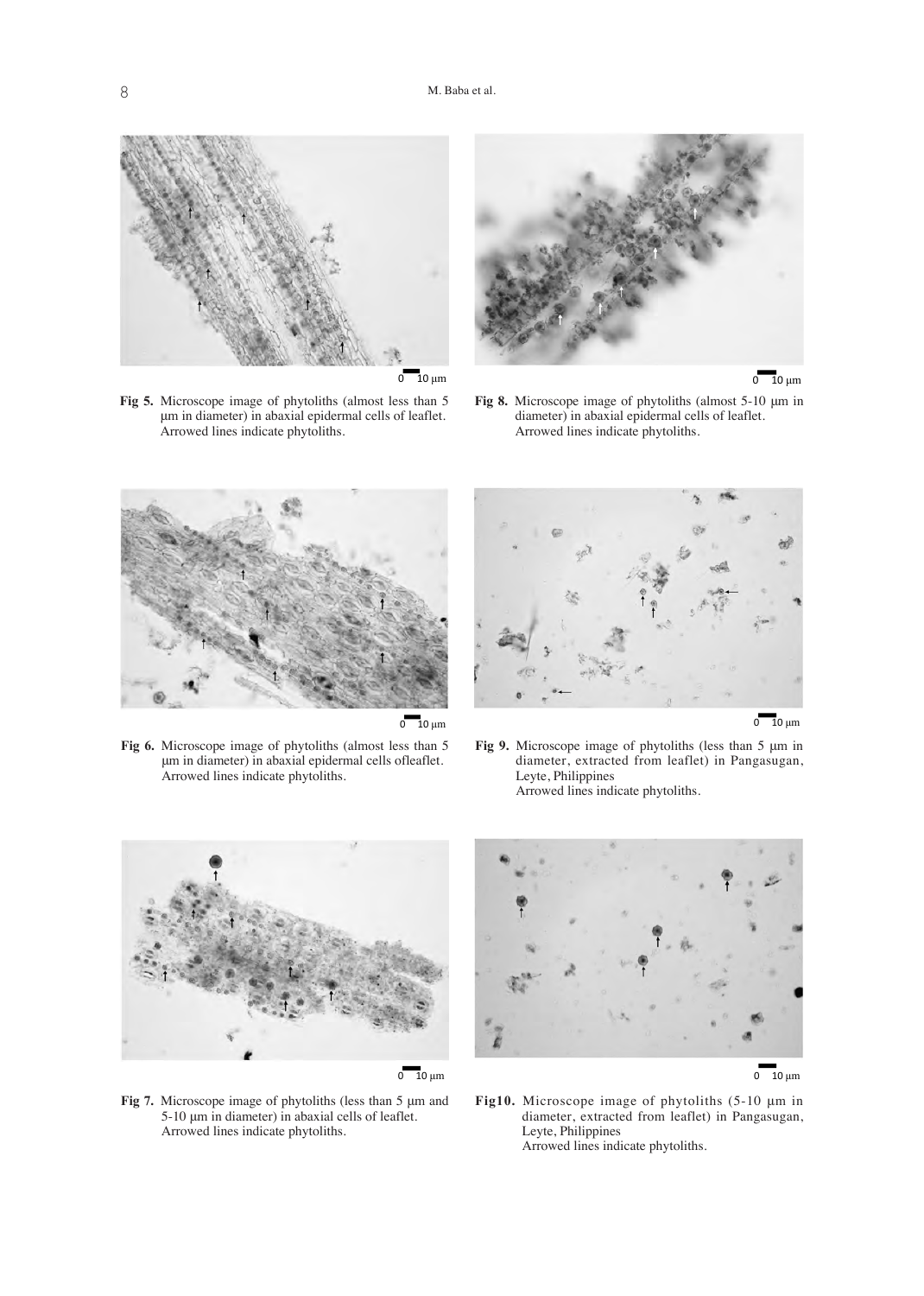longitudinal part of the sphere.

*sagu* after incineration

diameter.

3. Diameter analysis

2. Phytoliths collected from the leaflet tissue of *M.*

Figures 9–11 show spheroid echinate phytoliths extracted from incinerated leaflet samples of *M. sagu.* After incineration, they were released from leaflet tissues as a result of the disappearance of small phytoliths via decantation treatment. The phytolith sizes ranged from 2.5 μm to more than 22.5 μm in

Spheroid echinate phytoliths from *M. sagu* show a range of mean values, from 2.5 μm to 22.5 μm, in increments of 1.25 μm with simple normal distribution (Fig. 12). The peak of distribution was found in the diameter range of 10.0 to 12.5  $\mu$ m, which

was smaller than that in Fenwick et al. (2011).



 $0 - 10$  μm

**Fig11.** Microscope image of phytolith (10-15 μm in diameter, extracted from leaflet) in Pangasugan, Leyte, Philippines Arrowed lines indicate phytoliths.

Figure 4 clearly shows the distribution regions of small phytoliths, less than 2.5 μm in diameter, which are intracellularly deposited. The phytolith morphology of *M. sagu* was spheroid echinate, with conical projections distributed over the entire surface

> 50 45

(Figs. 9–11). Conical ornamentation occurred singly on the surface. The diameter of incinerated *M. sagu* phytoliths was in a range from less than 2.5 μm to more than 22.5 μm. Conical spine lengths were more or less 1 μm and numbered about 20, which corresponded to the result of Benvenuto et al. (2015). From the microscope observation of phytoliths in leaves

40 hs 35 f phytolit 30 25 Number o 20 15 10 5  $\Omega$  $2.5 - 5$  $5 - 7.5$ 7.5-10 10-12.5 12.5-15 15-17.5 17.5-20 20-22.5 >22.5 Diameter μm

Fig 12. Distribution of number of phytoliths in sago palm (*Metroxylon sagu* Rottb.) leaflet from Pangasugan, Leyte, Philippines

from an apical to a lower position leaf, it is deduced that the size of phytoliths gradually increases with *M. sagu* growth. Under a microscope, the center portion of the spheroid echinate phytolith was darker than the marginal portion, and this variation was caused by amorphous organic substances that occupied the thick

### **Discussion**

1. Silicon uptake and phytolith formation in

#### *Metroxylon sagu*

Many researchers are interested in the formation of biogenic opal silica in plants (Nawaz et al., 2019).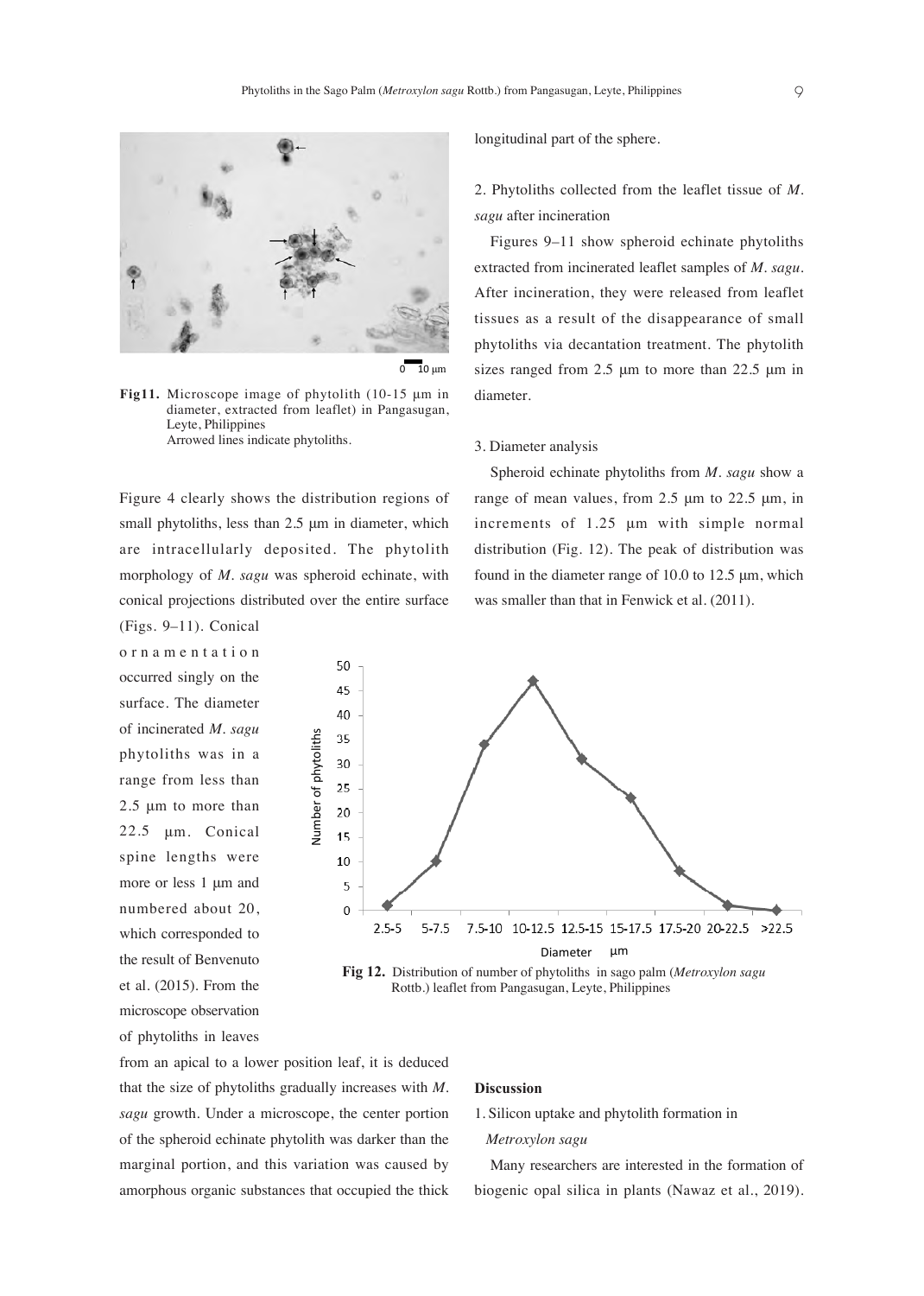Plants accumulate silicon up to 10% of leaf on a dry weight basis (Currie and Perry, 2007). Silicon is present in soil solutions as  $Si(OH)$ 4 or  $Si(OH)$ 3O<sup>-</sup> and is a beneficial element for plants. Ma (2004) reported that silicon alleviated the toxic effects caused by stress from heavy metals, salt, and drought. Plants can absorb silicon via radial and passive transport from the external solution (Mitani and Ma, 2005). In the case of rice plants, silicon is transported to the root surface by mass flow and reaches the xylem through two kinds of transporters (Ma and Yamaji, 2006). Sahebi et al. (2015) showed that the complex of silicon and organic substances might be moved to plant organs and create polymers for biogenic opal silica (phytolith) formation in rice plants (Currie and Perry, 2007). Although Patterer (2014) described phytoliths in the main palm species present in subtropical regions of South America, there is no report on the silicon polymerization process for phytoliths in *M. sagu*. Since the center portion of spheroid echinate was the thick central part of the sphere and partly occupied by organic substances, such as amino acids, peptides, and proteins (Kumar et al., 2010), it was darker than the marginal portion under a microscope. The positively charged amino acid side chains and negatively charged silica species via electrostatic interaction show the largest effect on the formation of phytoliths. The phytolith formation mechanisms in *M. sagu* will be studied in the near future.

2. Importance of *Metroxylon sagu* phytolith study for crop cultivation in the Philippines

*Metroxylon sagu* produces diagnostic phytoliths. However, the information on *M. sagu* phytoliths is quite limited. Stable *M. sagu* phytoliths definitely show traces of their growth in the soil of Southeast Asia. The accumulation of a large amount of phytoliths in the soil profile is considered to indicate the semicultivation or cultivation of *M. sagu*. This is of interest with regard to the long-term transition of people from hunters and gatherers to rice cultivators. There is a shortage of phytolith information extracted from stones and earthenware in the Philippines. Our study would give the cultivation history of *M. sagu* in Philippines prior to rice cultivation.

### **References**

- Benvenuto, M. L., M. Fernandez Honaine, M. L. Osterrieth and E. Morel 2015 Differentiation of globular phytoliths in Arecaceae and other monocotyledons: morphological description for paleobotanical application. Turkish Journal of Botany 39: 341-353.
- Bowdery, D. 2014 An enigma revisited: identification of palm phytoliths extracted from the 1983 Rapa Nui, Aano Kao2 core. Vegetation History and Archaeobotany 24: 455-466. doi: 10.1007/s00334- 014-0503-x
- Currie, H. A. and C. C. Perry 2007 Silica in plants: Biological, biochemical and chemical studies. Annals of Botany 100: 1383–1389.
- Fenwick, R. S. H., C. J. Lentfer and M. I. Weisler 2011 Palm reading: a pilot study to discriminate phytoliths of four *Arecaceae* (Palmae) Taxa. Journal of Archaeological Science 38: 2190-2199.
- Ji, X. P., K. Kuman, R. J. Clarke, H. Forestier, Y. H. Li, J. Ma, K. W. Qiu, H. Li and Y. Wu 2015 The oldest Hoabinhian technocomplex in Asia (43.5 ka) at Xiaodong rockshelter, Yunnan Province, southwest China. Quaternary International 400: 166- 174.
- Kumar, S., N. Adiram-Filiba, S. Blum, J. A. Sanchez-Lopez, O. Tzfadia, A. Omid, H. Volpin, Y. Heifetz, G. Goobes and R. Elbaum 2019 Siliplant1 (Slp1) protein precipitates silica in sorghum silica cells. bioRχiv (on line Jan. 15, 2019), doi: http://dx.doi.org/10.1101/518332
- Lipton, M., O. Cheronet, S. Mallick, N. Rohland, M. Oxenham, M. Pietrusewsky, T. O. Pryce, A. Willis, H. Matsumura, H. Buckley, K. Domett, N. G. Hai, T. H. Hiep, A. A. Kyaw, T. T. Win, B. Pradier, N. Broomandkhoshbacht, F. Candilio, P. Changmai, D. Fernandes, M. Ferry, B. Gamarra, E. Harney, J. Kampuansai, W. Kutanan, M. Michel, M. Novak, J.